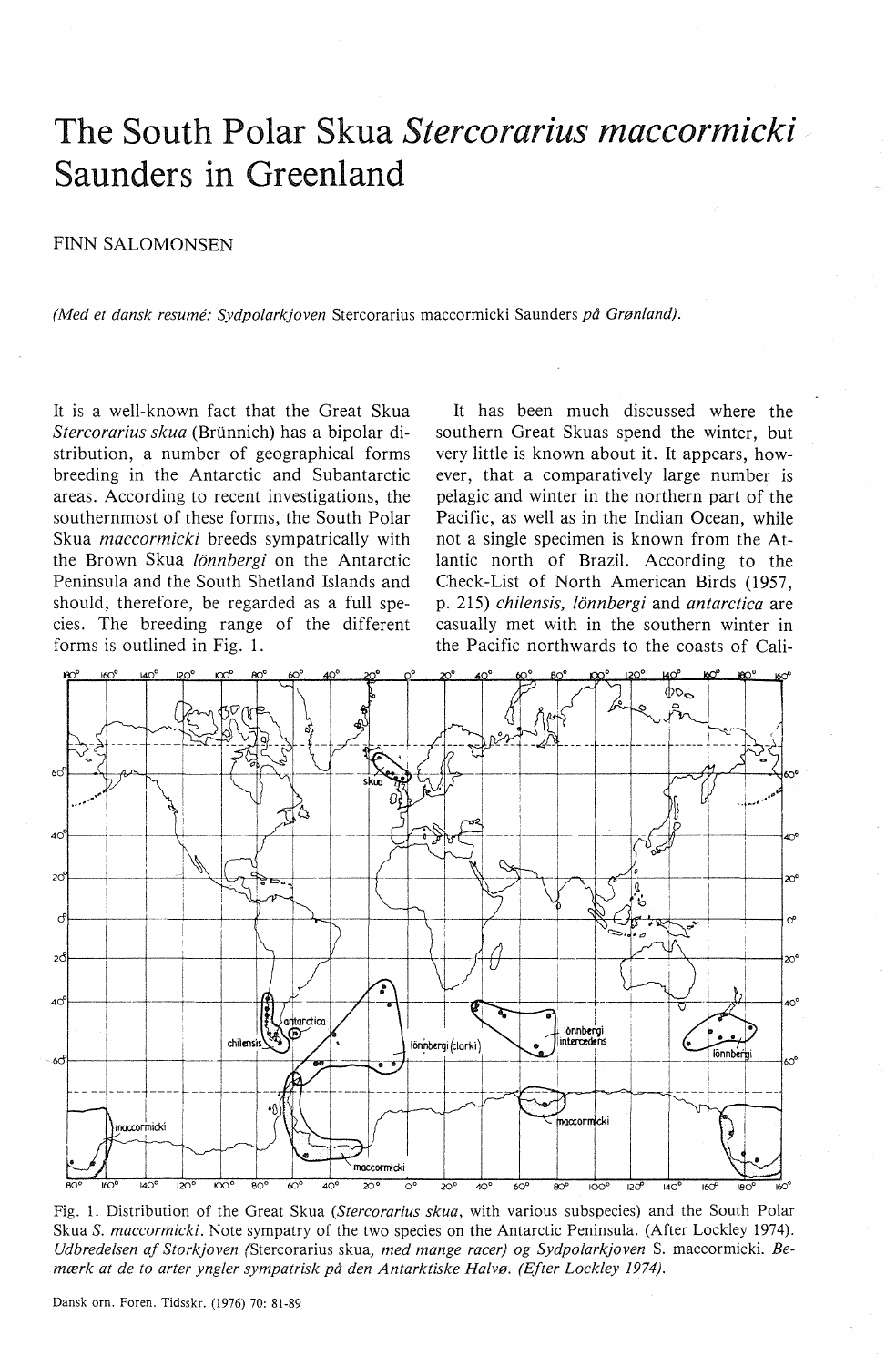

Fig. 2. Dorsal view of the Greenland specimen (from Ujarasugssuk) of *Stercorarius maccormicki* (left), compared with an immature (centre) and adult (right) specimen of *S. s. skua.* The material belongs to the Zoological Museum, Copenhagen.

*Oversiden af det grønlandske eksemplar (fra Ujarasugssuk) af* Stercorarius maccormicki *(t.v.), sammenlignet med en ungedragt (midten) og en udfarvet fugl (t.h.) af* St. s. skua. *Materialet tilhører Zoologisk Museum i København.* 

fornia, Washington and British Columbia. The Great Skuas met with in South African waters have been referred to *antarctica*, ha*miltoni* and *!Onnbergi* (Clancey 1965, p. 309), while in Japanese waters *maccormicki* is the only one to occur (Check-List of Japanese Birds 1974, p. 132). Alexander (1954, p. 143) gives the distribution of *maccormicki* in the off-season as: »Antarctic Seas, occasionally north to the South Orkneys and accidentally to Ceylon, New Zealand and Japan«, while none of the remaining southern Great Skuas

apparently occur north of the equator.

Altogether, the picture is confusing and bewildering, but recent studies by the Belgian ornithologist Pierre Devillers (1976, in press) have shown that Alexander comes nearest the truth, since all records north of the equator are referable to *maccormicki.* This species is the only southern Great Skua which regularly migrates northwards and reaches the northern Pacific, at least in its immature stages (1-2 year old hirds), while the other southern forms are all more or less stationary. The faet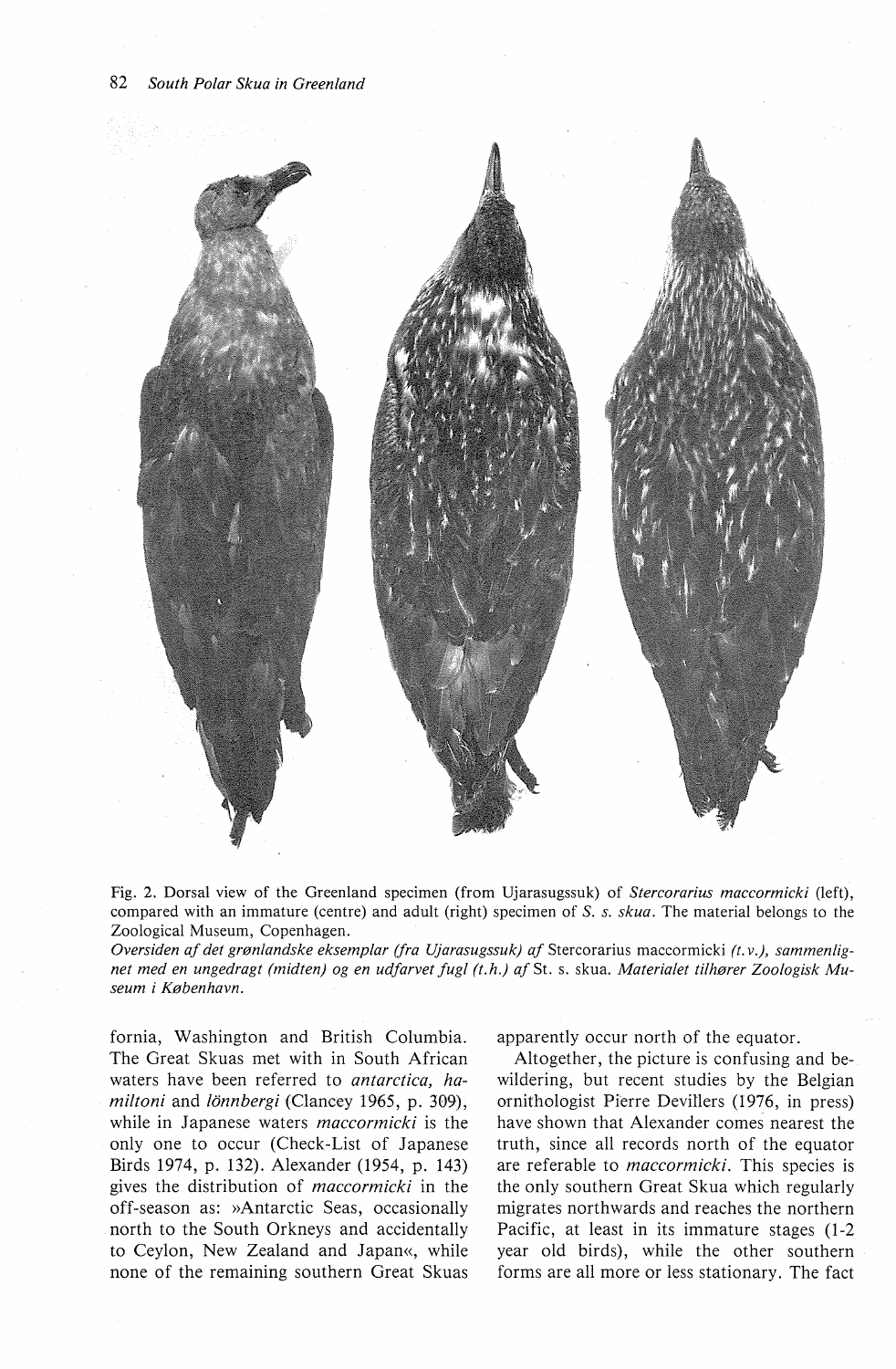

Fig. 3. Ventral view of same specimens as in Fig. 2. *Undersiden af de samme eksemplarer som vist i Fig. 2.* 

that the young birds are migratory, but the adult ones stationary, agrees with the situation in many other sea birds, like gannets, gulls and auks. It is noteworthy in this respect that all Greenland records of the northern Great Skua *S.* s. *skua,* which in recent years occurs in Greenland waters in increasing numbers, refer to immature, one or two year old, birds (Salomonsen 1967, p. 200). The paper by Devillers on the Qreat Skuas has not yet appeared, but was accepted by the editor of The Auk more than a year ago. Devillers very kindly sent me a copy of his manuscript.

It is of particular interest that *maccormicki*  has not turned up in the North Atlantic. Fisher and Lockley (1954, p. 144) comment on this as follows: »There is so far no formal proof that the southern bonxies of today penetrate to the North Atlantic. ..... Bonxies have been seen between the equator and the West Indies in April and May, off the West African coast south of the Cape Verde Islands in November, January and February, and in the central part of the Sargasso Sea between October and December. But whether these are southern or northern is not certain, as none has been collected. ..... Bonxies haunt American waters through the summer, for instance the fishing-grounds of Nantucket and the Newfoundland Banks; but the suggestion that these may  $-$  because of the season when they are seen  $-$  be southern birds must be resist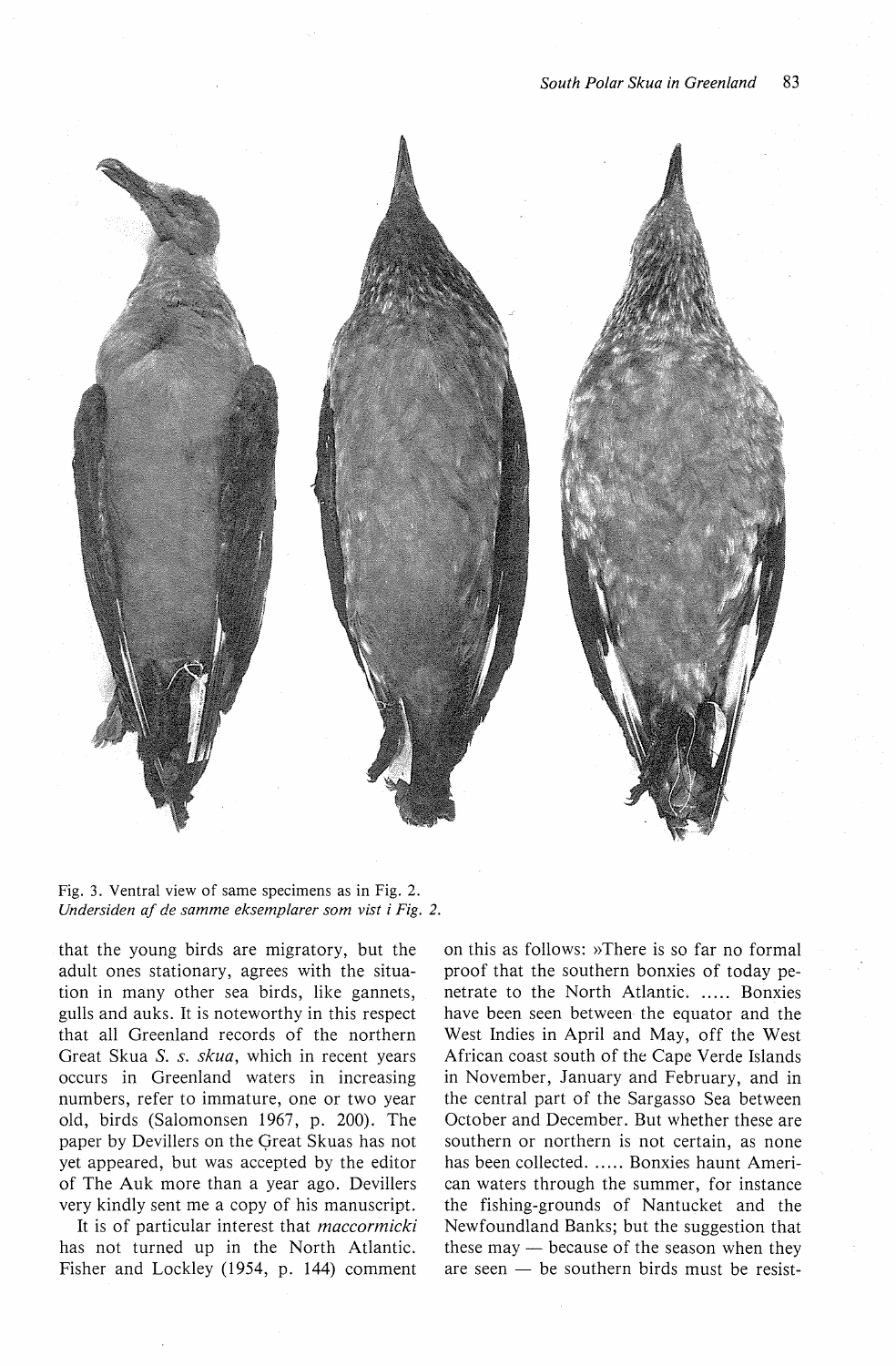ed.« It would, however, not be reasonable to expect that these Skuas should be commonly observed, even if they occurred regularly in the North Atlantic. Being aerial raptors, they are not particularly numerous, even on the breeding places. When scattered over the huge areas of the oceans they appear to have almost vanished. I refer to the three small species of skuas (S. *pomarinus, S. parasiticus*  and *S. longicaudus),* which all winter in the oceans south of the equator, where they are extremely rarely met with. This holds good especially of *S. longicaudus.* Therefore, it would at any rate be erroneous to assume that more than rare observations or odd specimens should be known from the North Atlantic, even if *maccormicki* should winter there ordinarily.

In the middle of July 1902 a Great Skua was shot by a Greenland hunter at Ujarasugssuk, on the east-coast of Disko Island in the median part of the Greenland west-coast (on 69°50' N, 52°20' W). Inspector Daugaard-Jensen of the Greenland Administration, who at that time happened to be present in this little hamlet (abandoned years ago), bought the specimen and presented it to the Zoological Museum in Copenhagen, where it is now kept as a skin. The record was published by Bertelsen (1921, p. 174), and since then nobody has ever bothered about this specimen.

When Devillers last year studied the Great Skuas in the Copenhagen collection he discovered that the specimen from Ujarasugssuk actually was an immature *maccormicki* (cf. Figs. 2-3). He mentioned this most interesting discovery in his paper  $(1976)$ , and I should not have gone into the subject again if a new Greenland record of the South Polar Skua had not turned up.

The 31st July 1975 a Great Skua was shot somewhere in the Godthåbsfjord (about  $64<sup>o</sup>30'$  N, 51<sup>o</sup> W). It had been ringed with a Washington band (877-34271) and a black plastic ring. It turned out to be a *maccormicki,* which had been ringed as a nestling on the 20th January 1975 by Prof. David F. Parmelee of the Ford Bell Museum of Natural History, Minneapolis, Minnesota, on Shortcut Island in the Antarctic. At my request Prof. Parmelee gave me the following information *(in litt.)*: »Shortcut Island is a short distance from the U.S. Palmer Station on An-

vers Island at  $64^{\circ}45$ ' S,  $64^{\circ}05$  W. A second nestling from another island close by was recently recovered in Baja California on the Pacific side of North America. All the skua sightings off both coasts of North America are now suspect.« The recovery of the South Polar Skua in Godthåbsfjord involves the longest journey of any bird ever recorded by ringing.

The two Greenland records of the South Polar Skua necessitate some comments. They are both mapped in Fig. 4, where also the ringing locality of the 1975-specimen has been shown. The broken line on Fig. 4 shows the most probable route which the specimen has chosen for its stupendous migration, from the Antarctic to the Arctic waters. When it was recorded in Greenland it had reached an age of only six months. This shows that it must have started migration very soon after it left the nesting place. It no doubt followed the strong western winds during the migration, perhaps passively drifted, as is usually the case with immature, unexperienced individuals of various Antarctic sea birds, like *Macronectes giganteus* and *Sterna paradisaea,*  and probably also other species (cf. Salomonsen 1967 a, p. 34). It passed through Drake Strait and crossed the South Atlantic, before turning to the north, just as *Sterna paradisaea*  does (Salomonsen 1967 a, Fig. 8). The other ringed specimen, recovered in Lower California, must have managed to slip north before reaching Drake Strait. This is perhaps the most common situation, according to the frequent occurrence of *maccormicki* in the waters of Japan and of western U.S. However, the occurrence of two specimens of the South Polar Skua in the waters of West Greenland strongly point to the faet that the immature birds of this species regularly winter in the North Atlantic, where they undoubtedly have been confused with specimens of the northern Great Skua *S.* s. *skua.* 

In a way the South Polar Skua poses as a counterpart to the Arctic Tern *Sterna paradisaea,* which migrates from the North Polar countries to the South Polar regions and can boast of receiving more sun-light that any other creature. The South Polar Skua, however, is in the same enviable situation, only it migrates in the opposite direction of the Arctic Tern, from the South Polar to the North Polar regions. The Arctic Tern ranges further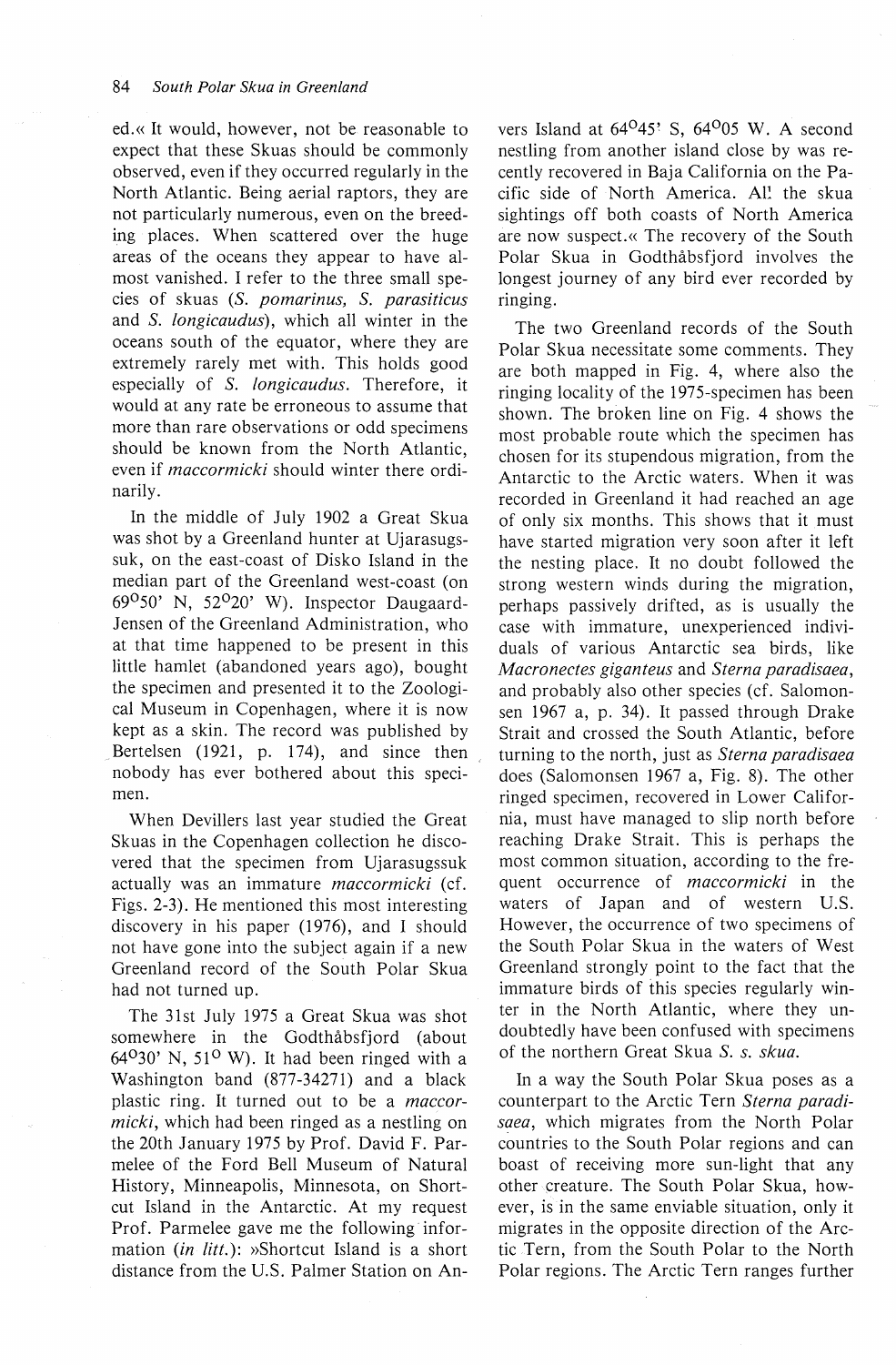

Fig. 4. World-map showing localities of the Greenland records of *Stercorarius maccormicki.* Soliq triangle: Ujarasugssuk, Disko Island. Solid circle: Godthåbsfjord. The ringing locality (breeding place) of the specimen recovered in Godthåbsfjord is shown by another solid circle in the Antarctic, and the two localities are connected with a broken line indicating the most probable migration route. *Verdenskort med de grønlandske forekomster af*  Stercorarius maccormicki. *Udfyldt trekant: Ujarasugssuk, Disko. Udfyldt cirkel: Godthåbsfjord. Ringmærkningslokaliteten (ynglepladsen) for eksemplaret genfanget i Godthåbsfjorden er vist ved en anden udfyldt cirkel i Antarktis, og de to lokaliteter er forbundet med en stiplet linie, som angiver den mest sandsynlige trækvej.* 

north than any other sea-bird, breeding as far north as dry land extends (Salomonsen 1967 a, p. 3), while the South Polar Skua »has been observed farther south than any other bird«, observed on the Antarctic Continent on 87°20' S (Voous 1960, p. 103). Compared with the migration of other Holarctic terns, that of the Arctic Tern is a »leap-frog migration« (this concept was defined and described by Salomonsen 1955). Similarly, the South Polar Skua carries out a leap-frog migration when compared with the slight movements of the southern forms of *S. skua.* A certain parallelism in the ecology of the Arctic Tern and that of the South Polar Skue therefore exists.

Bearing in mind how extremely rarely the South Polar Skua occurs in the northern oceans, at least in the North Atlantic, it is a question, whether it is a casual visitor there or whether it generally undertakes such a protracted migration. The moult of the South Polar Skua speaks in favour of an extensive migration. It is well-known that in widely wandering pelagic sea-birds the postnuptial moult is postponed to the period when the species arrives at its final destination and then takes place very rapidly. As an example can be mentioned that in the Holarctic species of the genus *Sterna* the complete postnuptial moult takes place from July to May, *i.e.* a period of almost 300 days. The only exception is *Sterna paradisaea,* which has a much more extensive migration than the other terns. The moult in *S. paradisaea* is postponed to the period after the arrival in the Antarctic region, where it takes place in January-February, a period not exceeding 60 days (Salomonsen 1967 a, p. 9). The same postponement of the wing-moult takes place in *Pufjinus griseus, P. gravis* and *P. tenuirostris,* all being southern pelagic species migrating to the oceans of the northern hemisphere (Marshall and Serventy 1956, p. 943, Salomonsen 1967 a, p. 11, Langham 1971, p. 161). This particular moulting condition in these species must be explained as an adaptation to the extremely strenuous and demanding flight across the stormy seas of the greater part of the globe, a flight which can be succesfully performed only if all remiges and rectrices function to perfection and are not weakened by growth or shedding processes. This requirement holds good of the autumn as well as of the spring passage. Consequently, the moult has to be restricted to the comparatively short resting period in the winter quarters. This implies that the moult must be considerably accelerated compared with con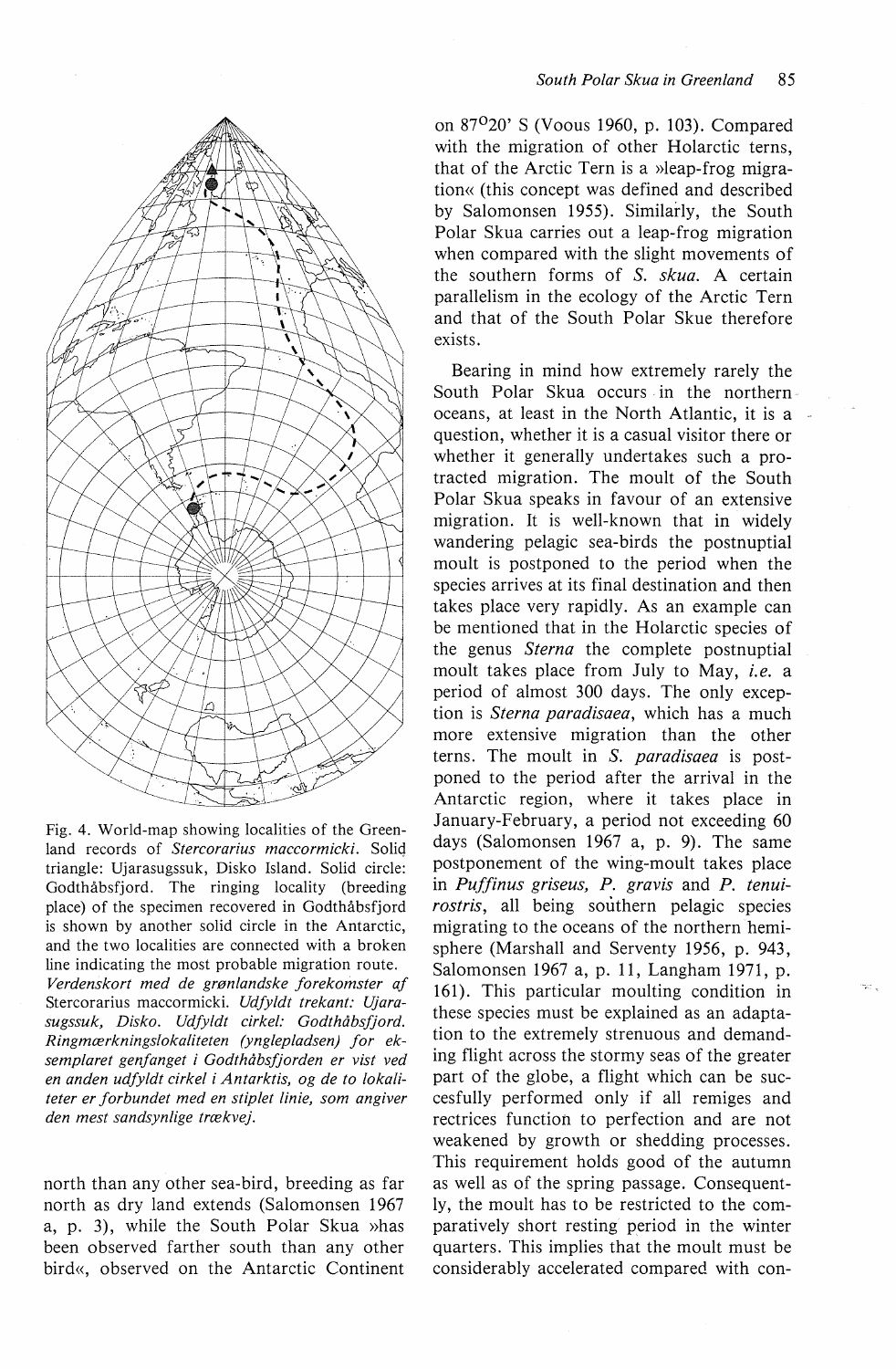ditions in other related species.

This is exactly what has taken place in the South Polar Skua. The 1902-specimen from Greenland was collected in July, *i.e.* in the midst of the southern winter, when the bird had reached its final winter destination. The plumage is extremely worn and faded, and a heavy moult takes place everywhere, on body as well as in wings and tail. In the tail some feathers are growing, but it is difficult to see how many. In the wing three primaries are growing; the innermost three (nos. 1-3) are new and their growth concluded, nos. 4-5 are growing and are rather small, no. 6 has been shed and a new one has not yet started to grow; the outermost ones (nos. 7-10) are old and very worn. During flight the bird must have displayed a considerable moulting gap in the extended wing.

The simultaneous growth of no less than three primaries in *maccormicki* demonstrates a much higher growth rate than in other skuas or gulls. Stresemann and Stresemann (1966, p. 243) in their valuable treatise on the avian moult, give some examples of the moult of the primaries in the Great Skua *S.* s. *skua.*  It appears that usually only one, sometimes two primaries are growing, but never three as in *maccormicki*. A bird from 20th August had primary nos. 1-2 growing and nos. 3-10 old; another bird from 24 th September had primary nos. 1-5 new, no. 6 growing, nos. 7- 10 old; a specimen from 24th October had nos. 1-2 growing, nos 3-10 old; another specimen from 13th December had nos. 1-5 new, nos. 6-7 growing, nos. 8-10 old; and finally a bird from 9th January had nos. 1-9 new and no. 10 growing. Most gulls (genus *Larus)* have a wing-moult similar to that of *S.* s. *skua.* 

According to the examples of the moult in the northern Great Skua, given by Stresemann and Stresemann, quoted above, it appears that the moult extends from August to January, and that at most two primaries grow at a time. The faet that the only specimen of *maccormicki* examined had a very heavy body moult, and three primaries growing simultaneously and that the moult took place in the middle of the southern winter (July), strongly indicate that in *maccormicki* the moult is postponed until the birds have reached their winter-quarters, and that it takes place much more rapidly than in the northern Great Skua and in various gulls. As shown above, these characters are adaptations to a world-wide migration, just as in the Arctic Tern and. various shearwaters. Since these characters are hereditarily fixed, they demonstrate that *maccormicki* generally carries out such an extensive migration and habitually winters in the northern oceans. There is no doubt, therefore, that it is more common in the North Atlantic than hitherho expected. According to Devillers (1976), quoting Kuroda, the moult of migrating immature *maccormicki* in Japanese waters takes place in the southern winter, from late May to early August. It is true that the said characters of the moult hold good of the immature birds only. Probably the moult of the more stationary adult birds differs from that of the young ones.

One important question remains. Is it possible at all to distinguish the northern Great Skua from the southern ones in the field? All the Great Skua forms are very similar. A number of students have discussed the variation, of which Murphy (1936), Hamilton (1934) and Holgersen (1945 and 1957) probably are the best known. The most easily recognizable form is the large and dark lönn*bergi* with a very stout bill. The Zoological Museum in Copenhagen possesses a large series of this form, collected by »The Galathea Expedition« 1950-52. However, since Devillers has shown that among the Antarctic Great Skuas only *maccormicki* occurs in the northern hemisphere, identification becomes easier.

The only two Great Skuas occurring in the North Atlantic are *skua* and *maccormickii,*  and it is, therefore, necessary to distinguish only these two forms. In collections this distinction is fairly easy. S. *maccormicki* is a smaller bird than *skua,* and differs considerably in colour. It should be borne in mind that *maccormicki,* like the smaller species of *Stercorarius,* but contrary to *S. skua,* is dimorphic, having a paler morph with light (greyish to whitish) under-parts and a darker morph similar to *skua.* However, Fig. 2 shows that the upper-parts and wings in *maccormicki,* even in immature birds, are almost uniform brownish, while in *skua* they have a varying amount of reddish and straw-coloured longitudinal streaks. The head and throat of *skua* are dark, usually darker than breast and mantle, while in *maccormicki* they are distinctly lighter. The under-parts are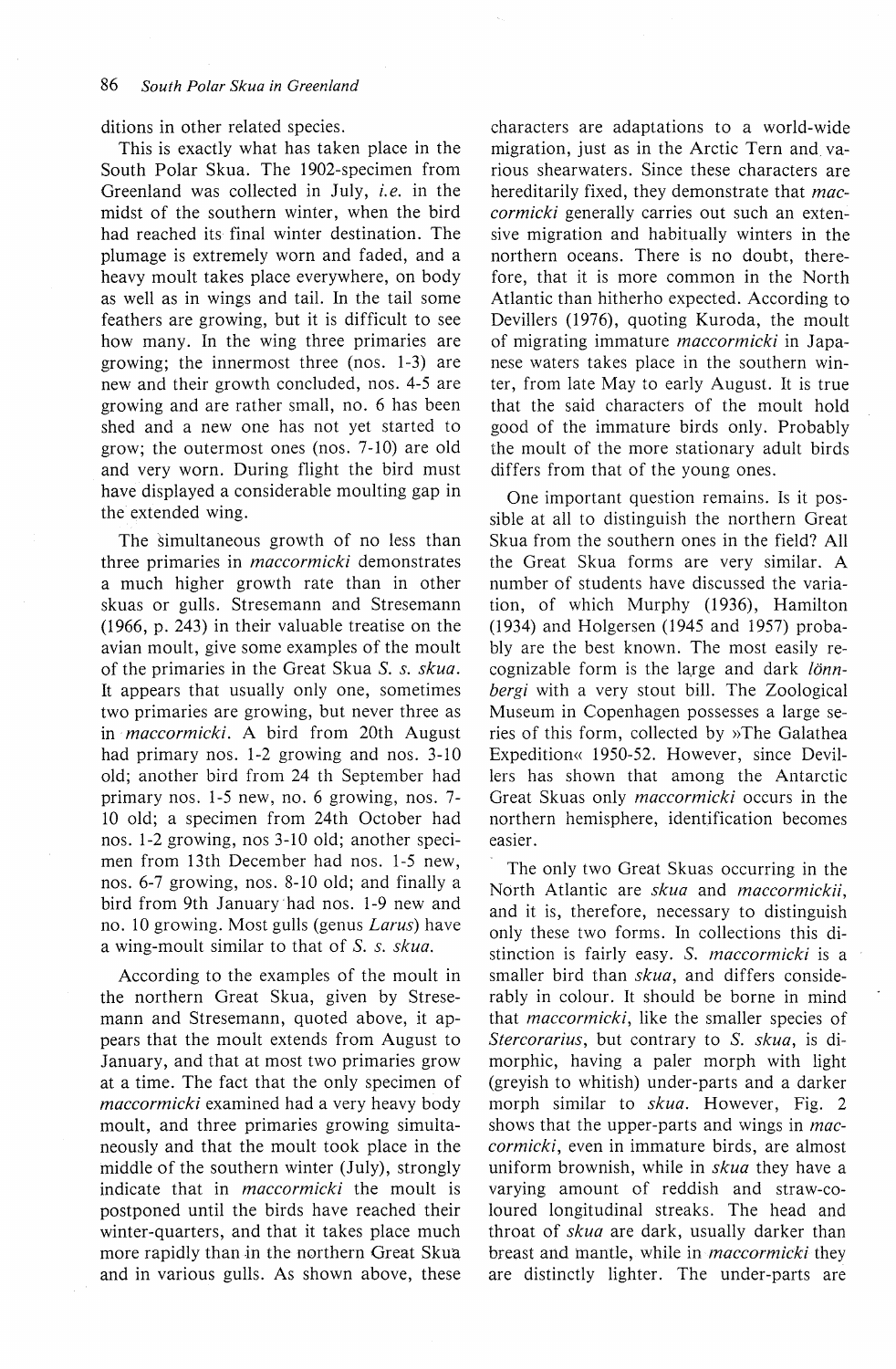more or less tinged with rufous in *skua* and have distinct light longitudinal streaks on throat and on flanks, but are virtually uniform brown in immature *maccormicki.* Finally, *maccormicki* in the adult plumage (but not in the immature one) has a light area on the neck with golden needle-like, slightly glossy,

streaks, similar to the yellew nape patch in the three small species of *Stercorarius,* but missing in *S. skua.* 

As already mentioned, *maccormicki* is smaller than *skua,* and *!Onnbergi* is larger. This appears from the measurements given in Table I.

Table I. Measurements (in mm) of various Greater Skuas. The figures in brackets are the means. *Mål (i mm) på forskellige kjover. Tallene* i *parentes er gennemsnitsværdier.* 

|                                 | Number of<br>specimens | Wing            | Exposed<br>culmen | Tarsus        |  |
|---------------------------------|------------------------|-----------------|-------------------|---------------|--|
| Stercorarius maccormicki (a)    | 32                     | 380-420 (400.7) | $49-53(50.5)$     | $57-65(59.6)$ |  |
| <i>Stercorarius s. skua</i> (b) | 12                     | 385-405         | 47-55             | 65-72         |  |
| Stercorarius s. lönnbergi (a)   | 67                     | 392-447 (415)   | 44-59 (53.2)      | 71-95 (77.0)  |  |

a) Reference: Devillers 1976.

b) Reference: Witherby *et al.* 1945, vol. V, p. 126.

According to these measurements, the tarsus most distinctly shows the differences between the taxa, the bills differ only on average, while the wing measurements in *maccormicki* and *skua* are similar, but those of *lönnbergi* definitely larger. It should, however, be borne in mind that the three series of measurements were taken by different students.

Since the visitors of *maccormicki* in the North Atlantic are immature birds I have taken some measurements of immature *skua*  and compared them with those of the Ujarasugssuk specimen of *maccormicki* from 1902 (Table II).

Table II. Individual measurements of some immature *Stercorarius s. skua* and the Ujarasugssuk specimen of *Stercorarius maccormicki.* All measurements in mm. The specimens belong to the Zoological Museum in Copenhagen.

*Nogle mål af unge Storkjover* S. s. skua *plus Ujarasugssuk eksemplaret af Sydpolarkjoven* S. maccormicki. *Alle mål i mm. Skindene tilhører Zoologisk Museum i København.* 

|                          |                    | Wing       | Exposed<br>culmen | Tarsus | Middle toe<br>with claw |
|--------------------------|--------------------|------------|-------------------|--------|-------------------------|
| Stercorarius s. skua     | $m$ ., imm.        | 391        | 46.5              | 72     | 71.8                    |
| Stercorarius s. skua     | $m$ . $imm$ .      | 388        | 45.6              | 68.8   | 68.0                    |
| Stercorarius s. skua     | $f_{\cdot}$ , imm. | 411        | 51.0              | 70.2   | 73.5                    |
| Stercorarius maccormicki | imm.               | 380 (worn) | 46.2              | 63.0   | 66.5                    |

These few measurements show that the tarsus and middle toe are distinctly smaller in *maccormicki* than in *skua,* while the culmen and wing are virtually identical in the two species.

At any rate, in the field the differences in measurements are absolutely not usable for identification. The differences in coloration are difficult to observe in the field, at least as far as the immature birds are concerned. I therefore fear that it is necessary to collect

specimens, as has been done now in Greenland, in order to obtain further records of the South Polar Skua in the off-season in the North Atlantic area.

## SUMMARY

Recent investigations have demonstrated that the South Polar Skua *Stercorarius maccormicki* is a separate species and that the immature birds spend the off-season (the southern winter) pelagically in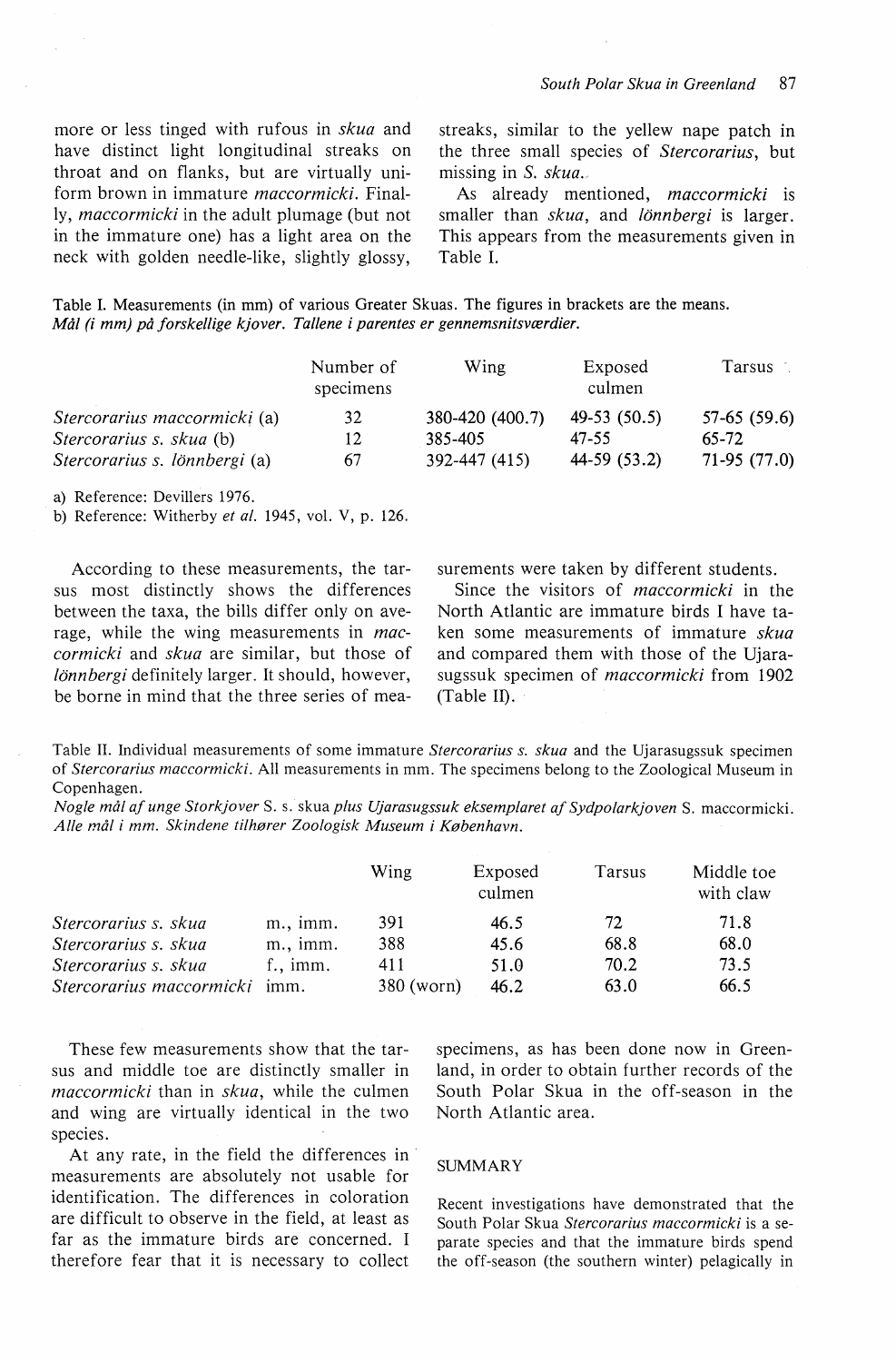the northern part of the Pacific Ocean, while the species is quite unrecorded in the Atlantic Ocean north of Brazil-South Africa. However, two records are now available from Greenland, both from July, one record being a recovery of a bird ringed as nestling in the Antarctic continent, the other kept as a skin in the Zoological Museum in Copenhagen. These unexpected and surprising records call for a revision of the distributional pattern in the North Atlantic.

The moult in the immature birds of the South Polar Skua takes place at a very rapid rate and is restricted to the southern winter. This is demonstrated by Japanese off-season specimens and by examination of the skin kept in Copenhagen. The moult of the South Polar Skua takes place from late May to early August *(i.e.* about 45 days), while in the mainly stationary northern Great Skua *S. s. skua* it takes place from August to January *(i.e.*  about 150-180 days). The rapidity of the moult and its postponement to mid-winter is a common character for many other pelagic sea birds with a world-wide migration and is an adaptation to the extremely strenuous and demanding flight across the oceans which cannot be carried out succesfully if wings and tail are enfeebled by feather growth or shedding processes. Since this particular moulting pattern of the South Polar Skua is hereditarily fixed, this species must habitually undertake this stupendous migration and winter in the northern oceans, also in the North Atlantic including the arctic areas of Greenland. It should be regarded as a regular visitor in these regions, although it is very difficult to discover in the enormous expanses of water in the North Atlantic.

In addition, some notes are given about the possibility of identification of *maccormicki* and *skua*  in the field.

#### DANSK RESUME

## **Sydpolarkjoven** *Stercorarius maccormicki* **Saunders, på Grønland**

Undersøgelser i de senere år har vist, at Sydpolarkjoven *Stercorarius maccormicki* er en særlig art og ikke en underart af Storkjoven *S. skua.* De unge fugle af Sydpolarkjoven tilbringer vinteren (dvs. den sydlige vinter) på de åbne strækninger langt fra land i det nordlige Stillehav, mens arten overhovedet ikke er truffet i Atlanterhavet nord for Brasilien-Syd Afrika. Imidlertid foreligger nu to forekomster fra Grønland, begge fra juli, den ene en genfangst af en fugl ringmærket som redeunge på det antarktiske kontinent, mens den anden findes som skind i Zoologisk Museum i København. Disse uventede og overraskende forekomster kræver en omvurdering af udbredelsen i Nordatlanten.

Sydpolarkjovens unge fugle foretager fældningen overordentlig hurtigt, og fældningen er indskrænket til selve vintertiden (altså den sydlige vinter).

Dette er vist ved vintereksemplarer fra Japan samt ved undersøgelse af det grønlandske skind i Zoologisk Museum. Fældningen hos Sydpolarkjoven finder sted fra ultimo maj til primo august, dvs. dækker ca. 45 dage, mens den hos Storkjoven, der er strejffugl, finder sted fra august til januar, altså omkring 150-180 dage. Fældningens hurtighed og dens udskydelse til midt om vinteren er et fællestræk hos mange andre pelagiske havfugle med verdensomfattende trækveje og er en tilpasning til den yderst anstrengende og krævende flugt over verdenshavene, der ikke kan gennemføres med held, hvis vinge- og halefjerene er svækkede gennem vækst- og afstødningsprocesser. Siden dette særlige fældningsmønster hos Sydpolarkjoven er arveligt, må arten regelmæssigt foretage disse enorme træk og overvintre i de nordlige have, også i Nordatlanten med de tilsluttende arktiske farvande om Grønland. Den må betragtes som en regelmæssig »vintergæst« (om sommeren) i disse egne, omend den vil være vanskelig at opdage over Nordatlantens enorme vandflader.

Til slut gives, i tabel I-II, nogle mål af de forskellige store kjovearter, og det diskuteres om det overhovedet er muligt at kende *maccormicki* og *skua*  fra hinanden i felten.

#### REFERENCES

- Alexander, W. B. 1954: Birds of the Ocean. A Handbook for Voyagers. New and Revised Edition.  $-$  G. P. Putnam's Sons, New York (306) pp.).
- Bertelsen, A. 1921: Fuglene i Umanaq Distrikt. -Medd. Grønland 62, nr. 2, 141-214, one map.
- Check-List of North American Birds. Prepared by a Committee of the American Ornithologists' Union. Fifth Edition, 1957. - Amer. Ornith. Union, Baltimore, Maryland (691 pp.).
- Check-List of Japanese Birds. Fifth and Revised Edition, 1974. - Ornith. Soc. Japan, Gakken Co., Tokyo (364 pp.).
- Clancey, P. A. 1965: A Catalogue of Birds of the South African Sub-Region, pt. Il: Families Glareolidae-Pittidae. - Durban Mus. Novitates 7, 305-388.
- Devillers, P. 1976: The Skuas of the North American Pacific Coast. - The Auk 93 *(in press)*.
- Fisher, J. and R. M. Lockley 1954: Sea-Birds. An Introduction to the Natura! History of the Sea-Birds of the North Atlantic.  $-$  Collins, London (320 pp.).
- Hamilton, J. E. 1934: The Sub-antarctic Forms of the Great Skua *(Catharacta skua)*. - Discovery Reports 9, 161-174.
- Holgersen, H. 1945: Antarctic and Sub-Antarctic Birds. - Scientific Results of the Norwegian Antarctic Expeditions 1927-1928 et sqq. No 23 (100 pp.).
- Holgersen, H. 1957: Ornithology of the »Brategg«